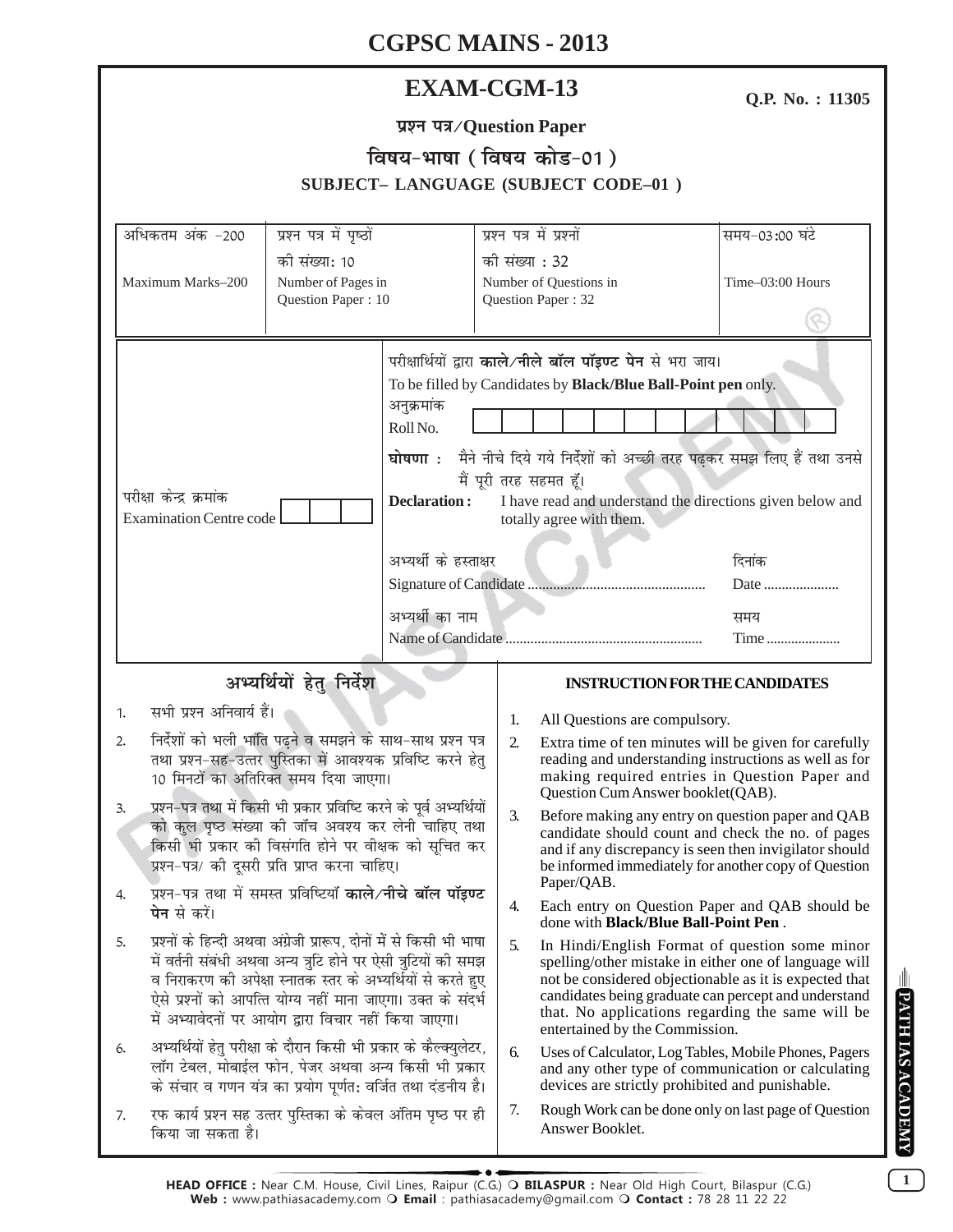#### भाग $-1$ सामान्य हिन्दी  $(Max. Marks:50)$

- क) निम्नलिखित की परिभाषा लिखिए: 1.
	- i) शब्द
	- ii) लिपि
	- ख) निम्नलिखित मुहावरों के लिए प्रस्तावित विकल्पों में से निकटतम अर्थ का मुहावरा चुनकर उत्तर पुस्तिका में लिखिए :

ACADEL

- i) अपना-सा मुँह लेकर रह जाना
	- अ) आँखें चराना
	- आ) आँखें नीची करना
	- इ) आँखें खुलना
	- ई) आँख से गिरना
- ii) बल्लियों उछलना
	- अ) हवाई किले बनाना
	- आ) राई का पहाड बनाना
	- इ) पाँव जमीन पर न पडना
	- ई) आपे से बाहर होना
- iii) लोहा मनवाना
	- अ) दाँत खड़े कर देना
	- आ) छाती पर मूँग दलना
	- इ) ठिकाने लगाना
	- ई) धज्जियाँ उडाना

(ग) निम्नलिखित लोकोक्तियों का अर्थ स्पष्ट करते हुए उनका वाक्यों में प्रयोग कीजिए :

i) हाथ कंगन को आरसी क्या

- ii) आगे कुआँ पीछे खाई
- iii) खग जाने खग ही की भाषा
- क) निम्नलिखित बहुविकल्पीय प्रश्नों के सर्वाधिक उपयुक्त उत्तर चुनकर लिखिए :  $\overline{2}$
- 'दुहिता' शब्द पर्याय है  $i)$ 
	- अ) प्रेयसी का
	- आ) पुत्री का
	- इ) स्त्री का
	- ई) पत्नी का

3

 $\overline{2}$ 

PATH IAS ACADEMY

 $\overline{2}$ 

 $\overline{2}$ 

3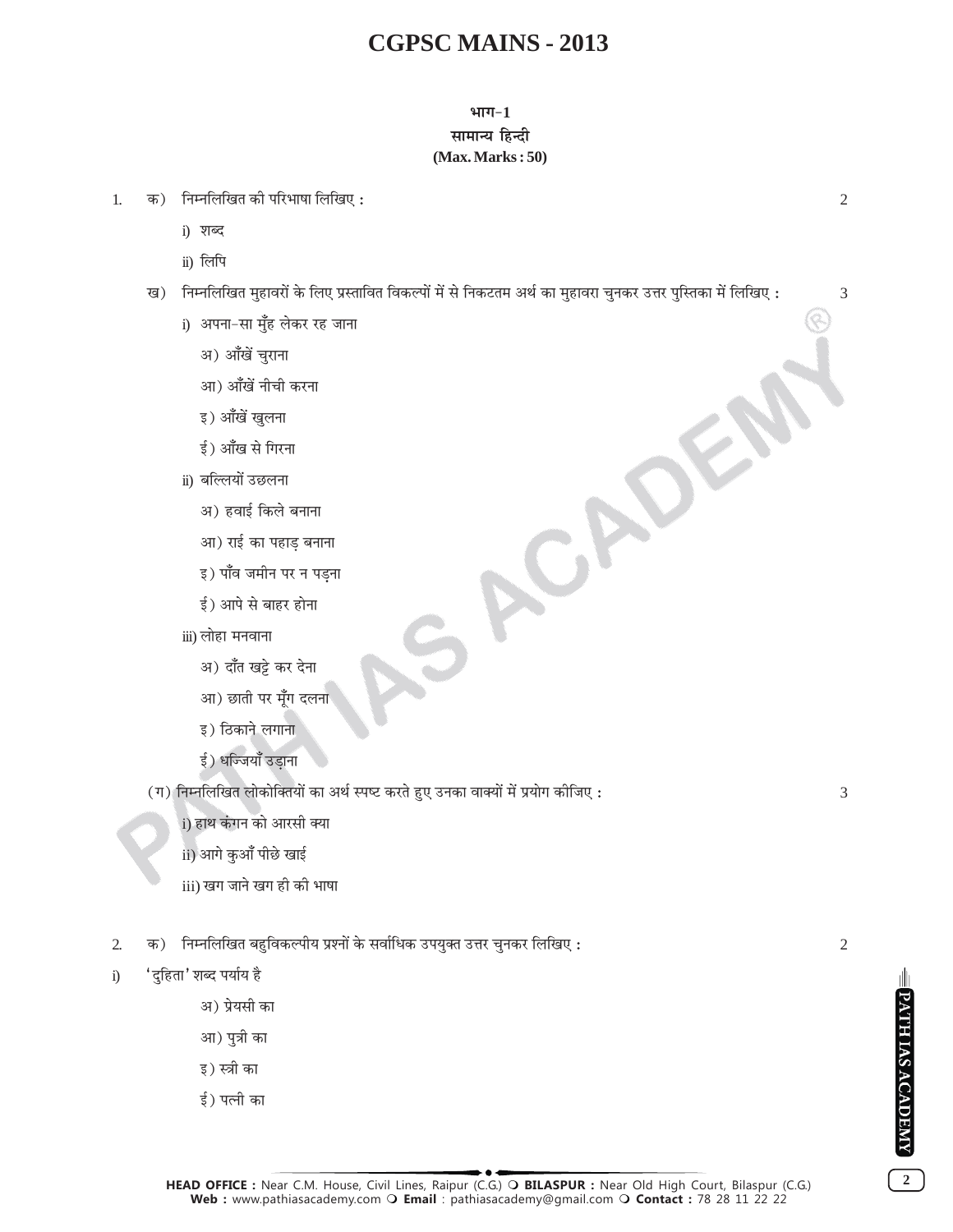ACADE

- ii) 'निर्वाण' पर्याय है
	- अ) मोक्ष का
	- आ) मोती का
	- इ) निर्वासन का
	- ई) ज्ञान-प्राप्ति का
- iii) 'पत्थर' पर्याय नहीं है
	- अ) उपल का
	- आ) अश्म का
	- इ) संग का
	- ई) शैल का
- iv)' तलवार' पर्याय नहीं है
	- अ) चंद्रहास का
	- आ) प्रमदा का
	- इ) खङ्ग का
	- ई) शमशीर का
- ख) निम्नलिखित शब्दों के विलोम लिखिए:
	- i) भीरु
	- ii) हस्व
	- iii) अर्पण
	- iv) गरल
- ग $)$ निम्नलिखित शब्दों के तत्सम रूप लिखिए :
	- i) कोख
	- ii) उलाहना
	- iii) खंभा
	- iv) दूब
- क) निम्नलिखित शब्दों की संधि कीजिए:  $\overline{3}$ .
	- i) एक + एक
	- ii) वाक् $+$ ईश
	- iii) पौ + अक
	- $iv)$  नि: + रोग
	- ख) निम्नलिखित समस्त पदों का विग्रह लिखिए:
		- i) यथासामर्थ्य
		- ii) गुरुदक्षिणा

 $\overline{2}$ 

 $\overline{2}$ 



 $3<sup>7</sup>$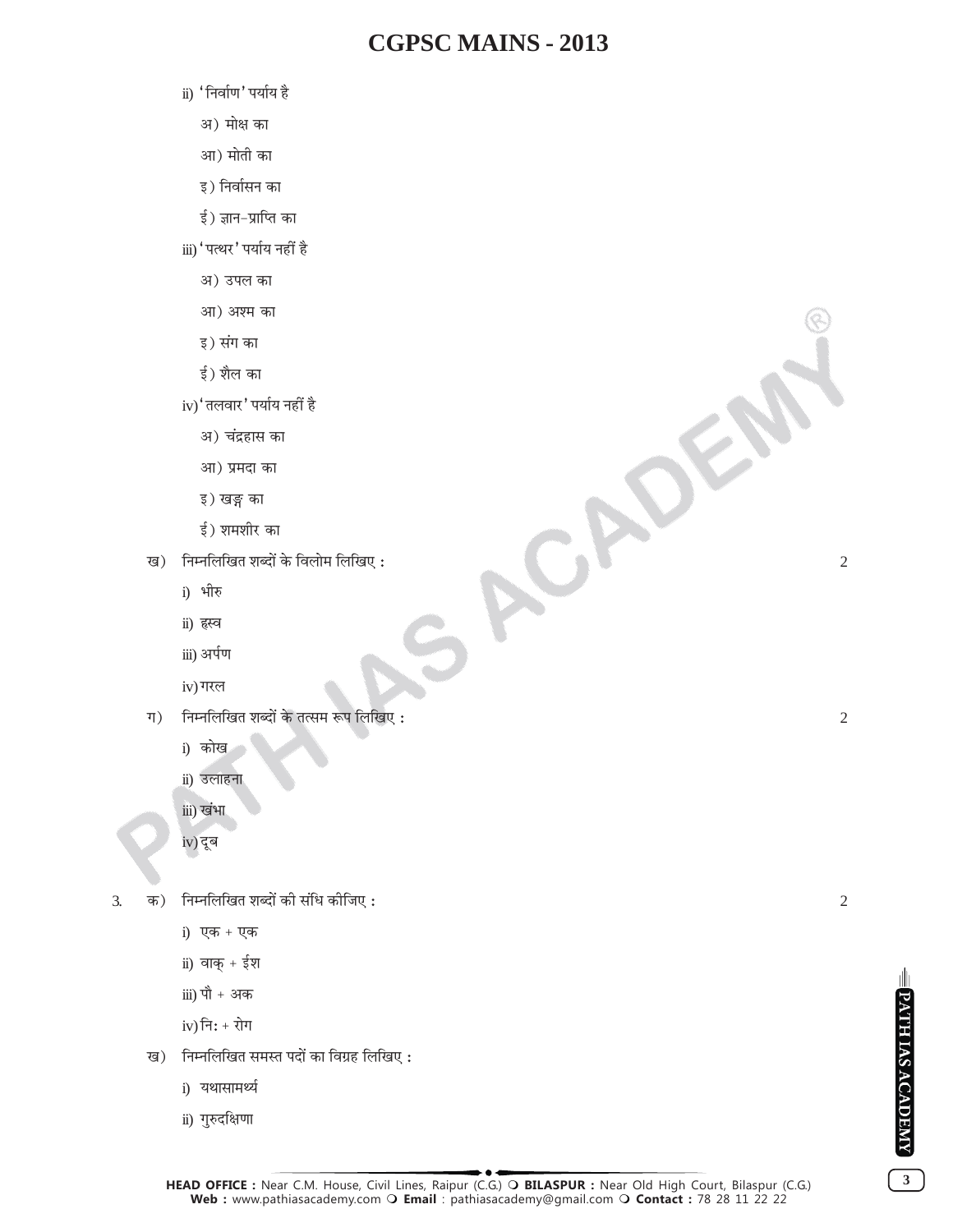- iii) अष्टाध्यायी
- iv) गौरीशंकर
- ग) निम्नलिखित उपसर्गों से एक-एक शब्द का निर्माण कीजिए:
	- i) हम
	- ii) अभि
	- iii) नि
	- iv) परा
- क) निम्नलिखित शब्दों में अर्थ-भेद स्पष्ट लिखिए।  $\overline{\mathcal{A}}$ 
	- i) अंस अंश ii) उद्धत उद्यत iii) गढ़ना गणना
	- ख) निम्नलिखित वाक्यांशों के लिए एक-एक सटीक शब्द लिखिए:
		- i) जिसे इंद्रियों से न जाना जा सके
		- ii) जिसे हराया न जा सके
		- iii) मन की बात जान लेने वाला
- क) निम्नलिखित शब्दों के शुद्ध रूप लिखिए: 5.
	- i) सहस्त्र
	- ii) अज्ञानतावश
	- iii) रसायनिक
	- iv) दुरावस्था
	- ख) निम्नलिखित वाक्यों के शुद्ध रूप लिखिए:
		- i) मेरी इतनी बुरी दुर्गति कभी नहीं हुई।
		- <u>ii) दरअसल में उसने यह बात कही ही नहीं।</u>
		- iii) पुराणों के अंदर बहुत-सी कथाएँ हैं ।
		- iv) जुलुस में असंख्य भीड थी।
- निम्नलिखित गद्यांश का सार लगभग एक तिहाई शब्दों में लिखिए और उसका उपयुक्त शीर्षक दीजिए: 6.  $(5+1=6)$

यह समाज–व्यवस्था जिस नीति–संहिता पर टिकी हुई थी. उसके केन्द्र में धर्म की अवधारणा थी। अंग्रेजी के शब्द 'रिलीजन' से धर्म के व्यापक

CAD

अर्थ का भान नहीं हो पाता। धर्म से कई तरह के, यानी निजी, सामाजिक, नैतिक और धार्मिक कर्त्तव्यों की संकेंद्रित अभिव्यक्ति होती है। धर्म के हिसाब से ही तय होता है कि नाना प्रकार की परिस्थितियों में इनसान किस तरह का व्यवहार करेगा। चाहे अपना नातेदार हो या दसरा व्यक्ति हो. बूढ़ा हो या जवान, पति हो या पत्नी, गरीब हो, विकलांक हो, पुरोहित हो, योद्धा हो, व्यापारी हो, जमींदार हो, सफाई करने वाला हो, चर्मकार हो, नौकर हो या पूजा–पद्धति का मामला हो, ईश्वर का मसला हो या किसी की अपनी आत्मा का प्रश्न हो, धर्म के अनुसार ही तय होता था कि क्या किया जाना चाहिए। हर परिस्थिति के लिए अलग–अलग व्यवहार शैलियाँ तय थीं। सभी तरह के हालात के लिए कोई एक 'परम संहिता' नहीं थी। दरअसल, हिन्दू जीवन–शैली के लिए ऐसी कोई भी 'परम संहिता' आज तक विजातीय बनी हुई है। धर्म एक जीवन–दर्शन की तरह लोगों

 $\overline{2}$ 

3

3

 $\overline{2}$ 

 $\overline{4}$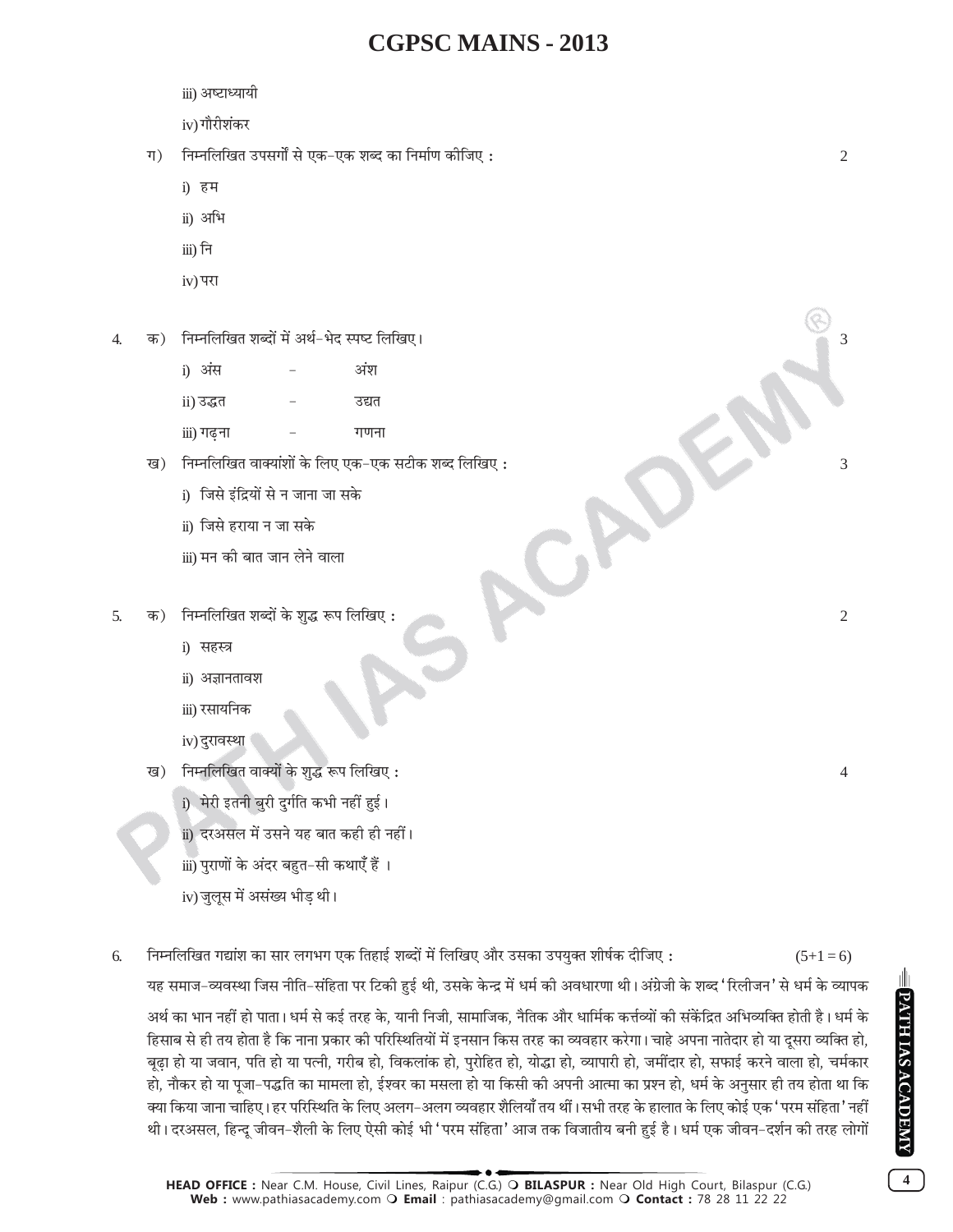से जुडा था। किसी भी रूप में इसका उल्लंघन करने वालों को हल्की–पूरी सजा देने से लेकर हक्का–पानी बंद कर देने की सजा तक दी जाती थी। पंच सजा सुनाते थे, जिसमें बदले की सजा तक शामिल हो सकती थी। फिर अंत में जन्म–मरण के चक्र का तर्क तो था ही कि धर्म का उल्लंघन करने वालों को इस जन्म में नहीं तो किसी दूसरे जन्म में सजा तो मिलेगी ही। धर्मानुसार अच्छा और नैतिक व्यवहार करने वाले को इस दुनिया में आदर और ऊँचा दर्जा तो मिलता ही था और आस्था यह थी कि ऐसा व्यक्ति मृत्यु के बाद स्वर्ग जाता है और जीवन–मरण के बंधनों से मुक्ति के रूप में मोक्ष प्राप्त करता है।

- शासकीय पत्र किसे कहते हैं ? इसकी विशेषताएँ बताते हुए एक शासकीय पत्र का प्रारूप बनाइए, जिसमें भारत सरकार के मानव संसाधन विकास  $7.$ मंत्रालय द्वारा प्रदेश सरकार के लिए सर्वशिक्षा अभियान के विषय में लिखा गया हो।  $(2+4=6)$
- क) i) आदिकाल को 'बीज वपन काल' की संज्ञा किसने दी है ? 8.
	- ii) आधुनिक काल को 'गद्य काल*'* किसने कहा है ?
	- ख) छत्तीसगढ के रचनाकारों की निम्नलिखित रचनाएँ किस विधा के अंतर्गत आती हैं ?
		- i) डॉ. पालेश्वर शर्मा कृत 'सुसक झन कुररी सुरता ले'
		- ii) परदेसीराम वर्मा कृत 'आरूग फूल'
		- iii) श्यामलाल चतुर्वेदी कृत 'सतवंतिन सुकवारा'
		- iv) सुंदरलाल शर्मा कृत 'छत्तीसगढी दानलीला'

#### भाग $-2$ सामान्य संस्कृत

#### $(Max. Marks:50)$

अधोलिखितं गद्यांशं पठित्वा प्रश्नान् उत्तरत—  $\mathbf{1}$ 

> संस्कृतभाषा देवभाषा कथ्यते । एषा भारतीयभाषाणां प्रायश: जननीति प्रसिद्धा । प्रादेशिक भाषाणां शब्दा अपि संस्कृतभाषात: गृहीता: सन्ति । प्राणिनां जीवनम् अन्नाधीनं भवति, परन्तु वायुं बिना अन्नेनापि जीवनं रक्षितुं न शक्यते । एवमेव संस्कृत विना भारतवर्षस्य कापि भाषा जीवितुमक्षमेति नास्ति सन्देह:। संस्कृतभाषायामेव भारतीयो धर्म:, भारतस्येतिहास:, भारतीया संस्कृति:, भारत देशस्य भूतं भविष्यञ्च सर्वं सन्निहितं वर्तते। विज्ञानमपि, जीवनपद्धतिरपि, गणितादिशास्त्रमपि संस्कृते विद्यते । चिकित्साशास्त्रं, भूगर्भशास्त्रं, वनस्पतिविज्ञानं, विमानशास्त्रं, वास्तुविज्ञानं सर्वं संस्कृते वर्तते । भारतीयै: संस्कृतं पठनीयं मननीयं व्यवहरणीयमपि। संस्कृते भारतस्य संस्कृतिरस्ति। संस्कृते वेदविद्या, महाभारतं, रामायणं वैद्यकं काव्यनाट्यादिग्रन्था: विलसंन्ति ।

| $\ddot{1}$             | का भाषा देवभाषा कथ्यते ?                                              |                             |   |  |  |
|------------------------|-----------------------------------------------------------------------|-----------------------------|---|--|--|
| $\ddot{u}$ )           | का भाषा भारतीय भाषाणां जननी ?                                         |                             | 2 |  |  |
| $\dddot{\mathbf{m}}$ ) | संस्कृतभाषायांकिं किं सन्निहितं वर्तते ?                              |                             | 2 |  |  |
| iv)                    | किं विना अन्नेनापि जीवनं रक्षितुं न शक्यते ?                          |                             | 2 |  |  |
| V)                     | संस्कृते के के विलसन्ति ?                                             |                             |   |  |  |
|                        | अधोलिखितेषु केषाञ्चिच्चतुर्णां सन्धिविच्छेदं कृत्वा सन्धे: नाम लिखित— |                             |   |  |  |
| $\ddot{i}$             | यद्यपि                                                                | $\ddot{\text{ii}}$ ) सज्जन: |   |  |  |
| $\dddot{\mathbf{i}}$   | महर्षि:                                                               | iv) मनोरथ:                  |   |  |  |
| V)                     | स्वागतम्                                                              | vi) हरी रम्य:               |   |  |  |

vii) नायक:

 $\overline{2}$ 

 $5<sup>5</sup>$ 

**PATH IAS ACADEMY** 

 $(1x4=4)$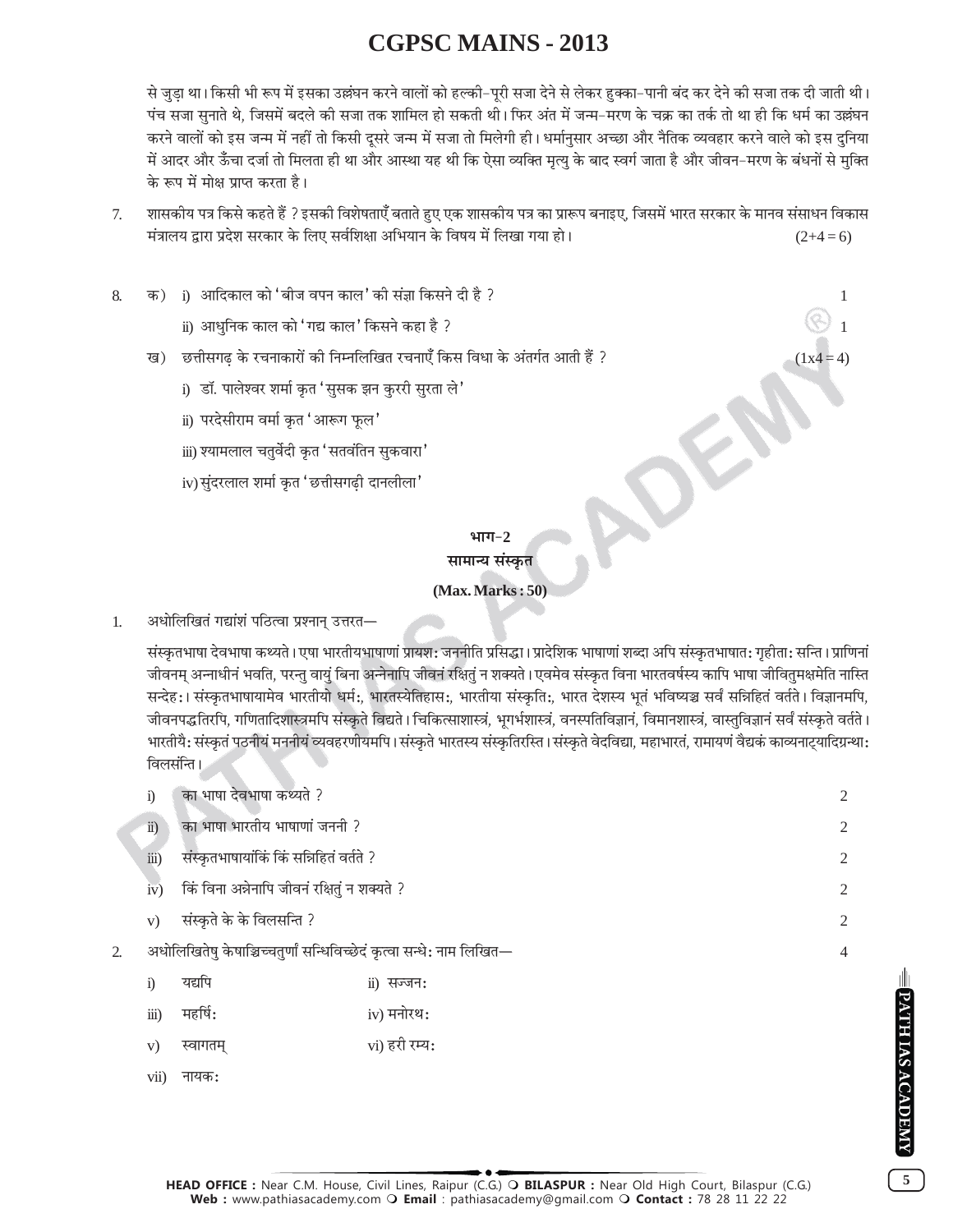#### 3. ∑§·ÊÁ@ìÊÃÈáÊÊZ 'ÁãäÊ¥ ∑ΧàflÊ 'ãäÊ— ŸÊ◊ Á‹ÁπÃó 4

| i) | क: + चित्        | ii) वाक् + हरि:      |
|----|------------------|----------------------|
|    | iii) मधु: + अरि: | $iv)$ उत् + ज्वल:    |
|    | v) मनस् + ईषा    | vi) विष्णु: + त्राता |

 $vii)$  नि: + रोग:

4. ∑§·ÊÁ@ëøÃÈáÊÊZ ¬ŒÊŸÊ¥ '◊Ê'Áflª˝"¥U ∑ΧàflÊ '◊Ê'Sÿ ŸÊ◊ Á‹ÁπÃó 4

- i) अधिहरि ii) नखभिन्न:
- iii) ÁòÊ÷ÈflŸ◊˜ iv) ¬@ªXU◊˜
- $\mathbf{v}$ ) अब्राह्मण:  $\mathbf{v}$  vi) नीलोत्पलम्
- $vii$ ) पीताम्बर:
- 5. केषाञ्चितुर्णां समासं कृत्वा समासस्य नाम लिखित
	- i) मक्षिकाणाम् अभाव: ii) धान्येन अर्थ:
	- iii) धन इव श्याम:  $\qquad \qquad \text{iv)}$  पाणी च पादौ च
	- $\mathbf{v}$ ) प्रगत आचार्य:  $\mathbf{v}$  and  $\mathbf{v}$  is a vii) पञ्चानां गवां समाहार:
	- vii) काठे काल: यस्य, स:

#### 6. •äÊÊÁ‹ÁπÃSÿ ªlÊ¥‡ÊSÿ '¥S∑ΧÃ÷Ê·ÿÊ •ŸÈflÊŒ— ∑§⁄UáÊËÿ—ó 8

एक बार धर्म और सत्य में विवाद हो गया। धर्म ने कहा कि मैं तो बड़ा हूँ। सत्य बोला कि बड़ा तो मैं ही हूँ। विवाद शेषनाग के पास पहुँचा। शेषनाग ने कहा कि पहले धरती का भार धारण करो, तब मैं न्याय करुँगा। धर्म ने धरती को धारण किया और व्याकुल होने लगा। अब सत्य की बारी थी। सत्य ने पृथ्वी को सरलता से धारण कर लिया और युगों तक धारण करता रहा।इस पौराणिक कथा का भाव यही है कि सत्य ही धर्म से श्रेष्ठ है।

#### 7. केषाञ्चिद् अष्टवाक्यानां वाच्यपरिवर्तनं क्रियताम्—

- i) अहं ग्रामं गच्छामि । ii) स रामं नमति ।
- iii) छात्र: विद्यालये पठति । iv) बुभुक्षित: रोटिकां खादति ।
- v) ◊ÿÊ ¡‹¥ ¬ËÿÖ vi) ⁄U◊ÿÊ ‡‹Ê∑§— ªËÿÖ
- vii) 'Ê‹∑§Ÿ L§lÖ viii) ¿UÊòÊÒ— øãŒ˝— ŒÎ‡ÿÖ
- ix) ⁄UÊ◊áÊ ⁄UÊfláÊ— "U×– x) àflÿÊ Á∑¥§ Á∑˝§ÿÖ
- xi) ते बालका: कार्यं कुर्वन्ति ।

#### 8. •äÊÊÁ‹ÁπÃ·È ∑§◊åÿ∑§◊˜ •ÊÁüÊàÿ '¥S∑Χà ÷Ê·ÿÊ ‡ÊìŒ·È ÁŸ'ãäÊ¥ Á‹π× ó 8

- i) नक्सलवादस्य उन्मूलनोपाय:।
- ii) पर्यावरणरक्षणाय अस्माकं कर्तव्यम् ।
- iii) महाकवि: कालिदास: ।
- iv) विद्या विनयेन शोभते।

**6**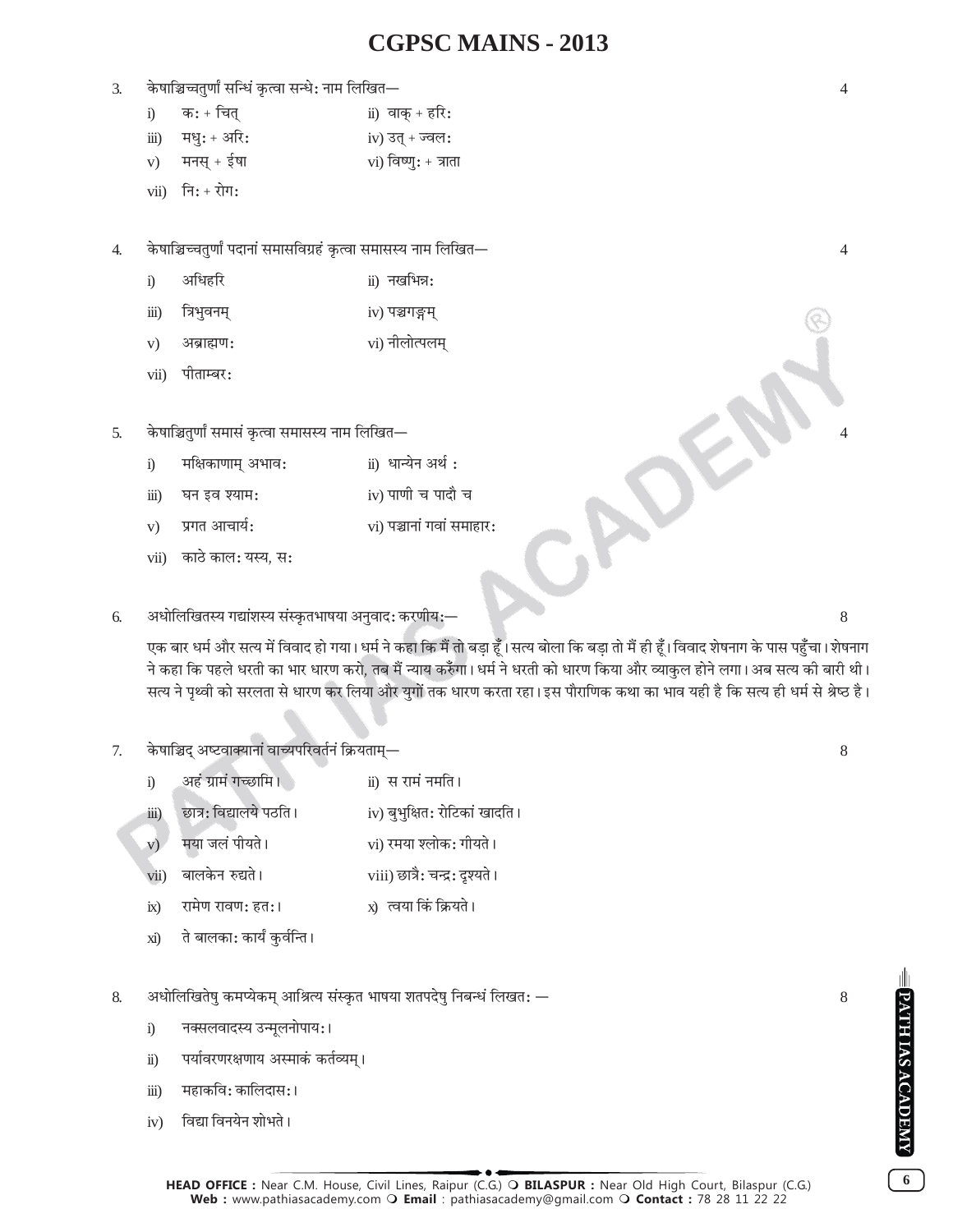#### **PART-3 General English (Paper-I) (Max. Marks : 50)**

- 1. i) Do as directed. 4
	- a. Would you mind ………………. a bit please ? (Supply the suitable form of the verb "move".)
	- b. Work hard lest you ………………. fail. (Insert the appropriate modal).
	- c. ………………. faster you walk …………… earlier you reach. (Supply the correct articles)
	- d. One should abide ………….. the rules of the road. (Put in the suitable preposition)
- 2. i) Make sentences using the following words to clarify their meanings : 4
	- a. forthcoming
	- b. stimulate
	- ii) Write the meanings of the following idioms :
		- a) the gift of the gab
		- b) in hot waters
- 3. i) Rearrange the following words in the following sentences to make them meaningful sentences : 10
	- a) Birbal/amusing/about/many/tell/people/stories.
	- b) Languages/knows/one/polyglot/is/who/many/a.
	- ii) Rewrite the following sentences after making necessary corrections without changing their meanings :
		- a) Unless you can't ask properly, nobody will come to your help.
		- b) One of my friend in Mohan.
	- iii) Rewrite the following sentences after correcting the mis-spelt words and underline the corrected words.
		- a) Everyone accept Ram was present in the meeting.
		- b) The Chief Minister lied the foundation stone of the museum.
	- iv) Write the synonyms of the following words :
		- a) Conspicuous
		- b) Sovereignty
	- v) Write the antonyms of the following words :
		- a) Crucial
		- b) Insane
- 4. i) Fill in the blanks with suitable prepositions : 12
	- a) I have not seen your brother …………. his marriage.
	- b) He insisted ………………………. going there.
	- c) They prefer Coffee ……………… tea.
	- d) He was conspicuous …………… his absence.

**7**

PATH IAS ACADEMY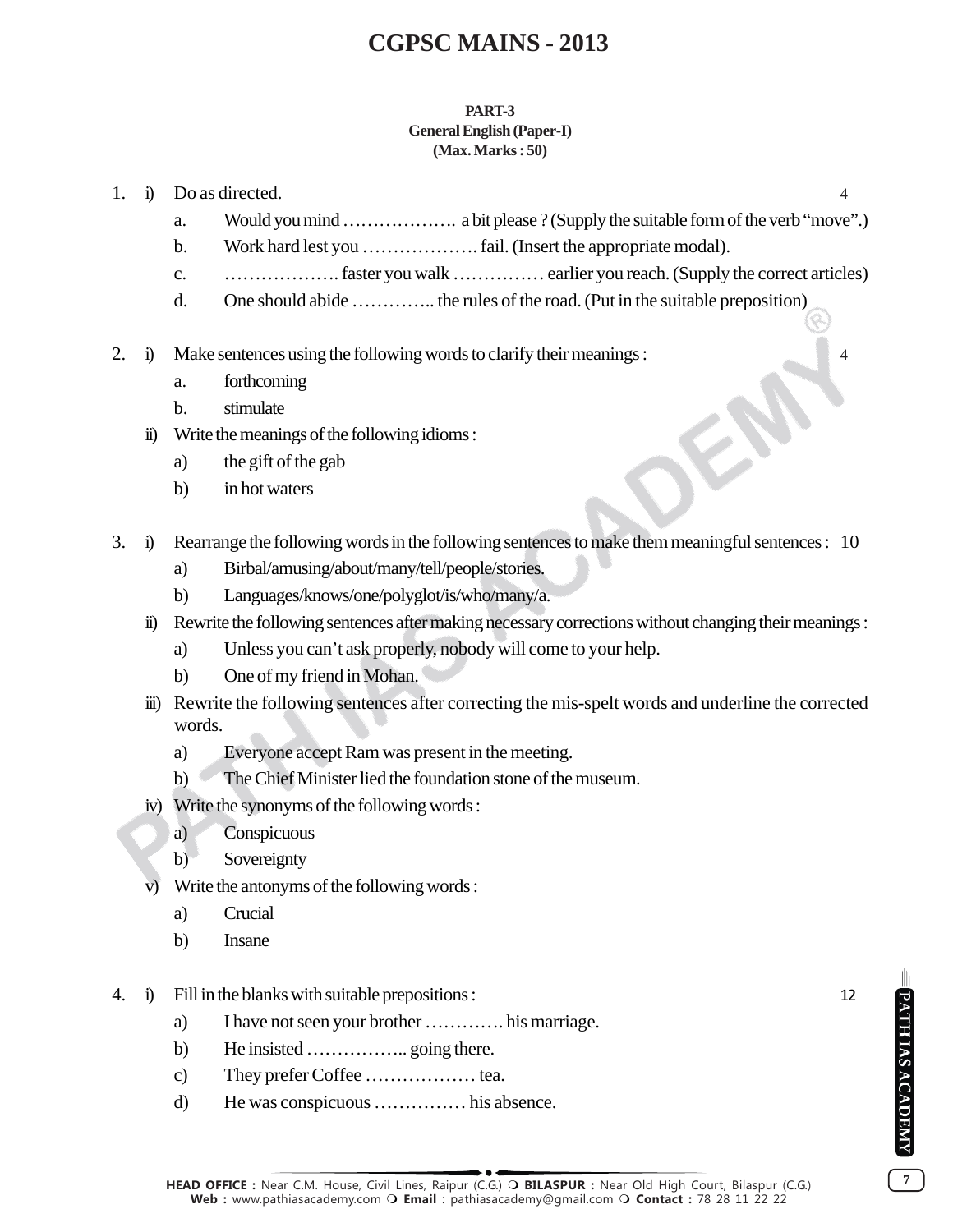- ii) Fill in the blanks with suitable verb forms :
	- a) The train (left) before they (reach) the station.
	- b) I (hear) the news just now.
	- c) I(read) the book by tomorrow evening.
	- d) It (not rain) in this region for a long time.
- iii) Change the voice :
	- a) They had not done their work.
	- b) Have all the cakes been eaten by the boys ?
	- c) Rohit always laughs at Gopal.
	- d) Children are flying kites.
- 5. Translate the following sentences into Hindi. 5
	- a) The Indian farmer is a simple and contented man.
	- b) Of all the games, I like tennis the most.
	- c) Why he is always late is a mystery.
	- d) A visit to Agra cannot be complete unless one sees the Taj-the crown of the world.
	- e) It is well said that an idle mind is the devil's workshop.
- 6. Read the following passage and answer the questions that follow : 5

Freedom has given us a new status as well as new opportunities. It implies toil and new values for old things. We should so discipline ourselves as to be able to discharge our new responsibilities satisfactorily. We must put into action our full capacity in productive directions. Work should be our watchword. The greatest crime in India is idleness. If we root out idleness, all our difficulties will gradually disappear. Whether as a constable or as a high official of the state, whether as a businessman or as an industrialist or an artisan, we ought to discharge our duties to the state and thus contribute to the welfare of the country. Honest work is the anchor to which we cling, and we shall be saved despite every danger or difficulty. Honest work is the fundamental law of progress".

- a) What has freedom given us ?
- b) What does freedom imply ?
- c) What should be our watchword ?
- d) What is the greatest crime in India today ?
- e) What is the fundamental law of progress ?
- 7. Write a letter to the Zonal Commissioner ? 5
	- a) For proper supply of water in your area.
	- b) Daily cleaning of the drains, and
	- c) Repair of roads from time to time.

**8**

PATH IAS ACADEMY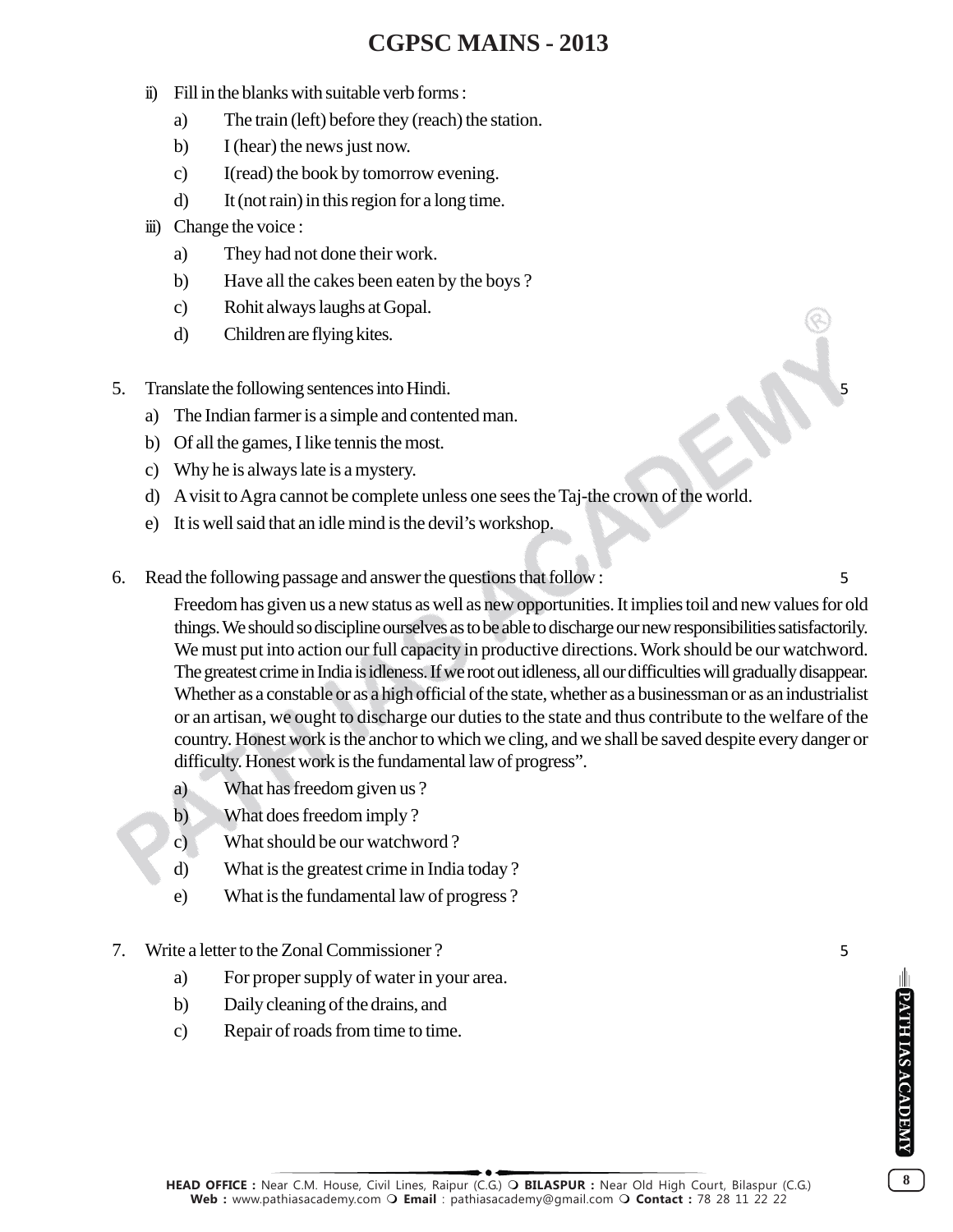8. Write a precis of the following passage in about one-third of the original length in your own words : 5 "A man may usually be known by the books he reads as well as by the company he keep, for there is a companionship of books as well as of men, and one should always live in the best company whether it be of books or of men. A good book may be among the best of friends. It is the same today as it was before and it will be the same ever. It is not apt to change. Books are the most patient companions and like good friends, do not turn their back upon us in times of need. They always receive us with the same kindness, amuse us and instruct us in youth and comfort and console us in age."

|                                           |                                                                   |                                                                          | भाग $-4$<br>छत्तीसगढ़ी |                |  |  |  |  |
|-------------------------------------------|-------------------------------------------------------------------|--------------------------------------------------------------------------|------------------------|----------------|--|--|--|--|
|                                           |                                                                   |                                                                          | (Max. Marks:50)        |                |  |  |  |  |
| 1.                                        |                                                                   | निम्नलिखित प्रश्नों के उत्तर दीजिए:                                      |                        |                |  |  |  |  |
|                                           | अ)                                                                | निम्नलिखित शब्दों के छत्तीसगढ़ी समानार्थी लिखिए।                         |                        |                |  |  |  |  |
|                                           |                                                                   | i) तोता                                                                  | ii) कबूतर              |                |  |  |  |  |
|                                           |                                                                   | iii) खरगोश                                                               | iv) तरबूज              |                |  |  |  |  |
|                                           |                                                                   | v) खरबूज                                                                 |                        |                |  |  |  |  |
|                                           | आ)                                                                | निम्नलिखित छत्तीसगढ़ी के हिन्दी समानार्थी लिखिए।                         |                        | 5              |  |  |  |  |
|                                           |                                                                   | i) गोड़                                                                  | ii) हाट                |                |  |  |  |  |
|                                           |                                                                   | iii) पैरी                                                                | iv) खांध               |                |  |  |  |  |
|                                           |                                                                   | v) मेछा                                                                  |                        |                |  |  |  |  |
|                                           | इ)                                                                | छत्तीसगढ़ी शब्द 'फिलगे' अऊ 'फुलगे' के अर्थ को स्पष्ट कीजिए।              |                        | $\overline{2}$ |  |  |  |  |
|                                           |                                                                   |                                                                          |                        |                |  |  |  |  |
| 2.                                        | अ)                                                                | निम्नलिखित छत्तीसगढ़ी स्त्रीलिंग शब्दों को पुल्लिंग में परिवर्तित कीजिए। |                        |                |  |  |  |  |
|                                           |                                                                   | i) पॅड़िया                                                               |                        |                |  |  |  |  |
|                                           |                                                                   | ii) नतनिन                                                                |                        |                |  |  |  |  |
|                                           | आ)                                                                | 'न' और 'जमो' लगातार एकवचन से बहुवचन बनाने के एक-एक उदाहरण दीजिए:         |                        |                |  |  |  |  |
|                                           | इ)                                                                | निम्नलिखित सामासिक शब्दों के प्रकार बतलाइए।                              |                        |                |  |  |  |  |
|                                           |                                                                   | बइला-भँइसा, पंचहत्था                                                     |                        |                |  |  |  |  |
|                                           |                                                                   |                                                                          |                        |                |  |  |  |  |
| निम्नलिखित प्रश्नों को उत्तर दीजिए:<br>3. |                                                                   |                                                                          |                        | 10             |  |  |  |  |
|                                           | छत्तीसगढ़ी पर पार्श्ववर्ती भाषाओं/बोलियों का प्रभाव<br>$\ddot{1}$ |                                                                          |                        |                |  |  |  |  |
|                                           |                                                                   | राजभाषा छत्तीसगढ़ी पर अपने विचार व्यक्त कीजिए।<br>$\ddot{\textbf{i}})$   |                        |                |  |  |  |  |
| 4.                                        |                                                                   | निम्नलिखित प्रशासनिक शब्दों के छत्तीसगढ़ी रूप निर्दिष्ट कीजिए:           |                        | 8              |  |  |  |  |
|                                           | $\ddot{i}$                                                        | मुद्रलेखक                                                                | ii) टिप्पणी लेखन       |                |  |  |  |  |
|                                           | $\dddot{\text{iii}})$                                             | नि:शुल्क                                                                 | iv) निर्विरोध          |                |  |  |  |  |

**9**